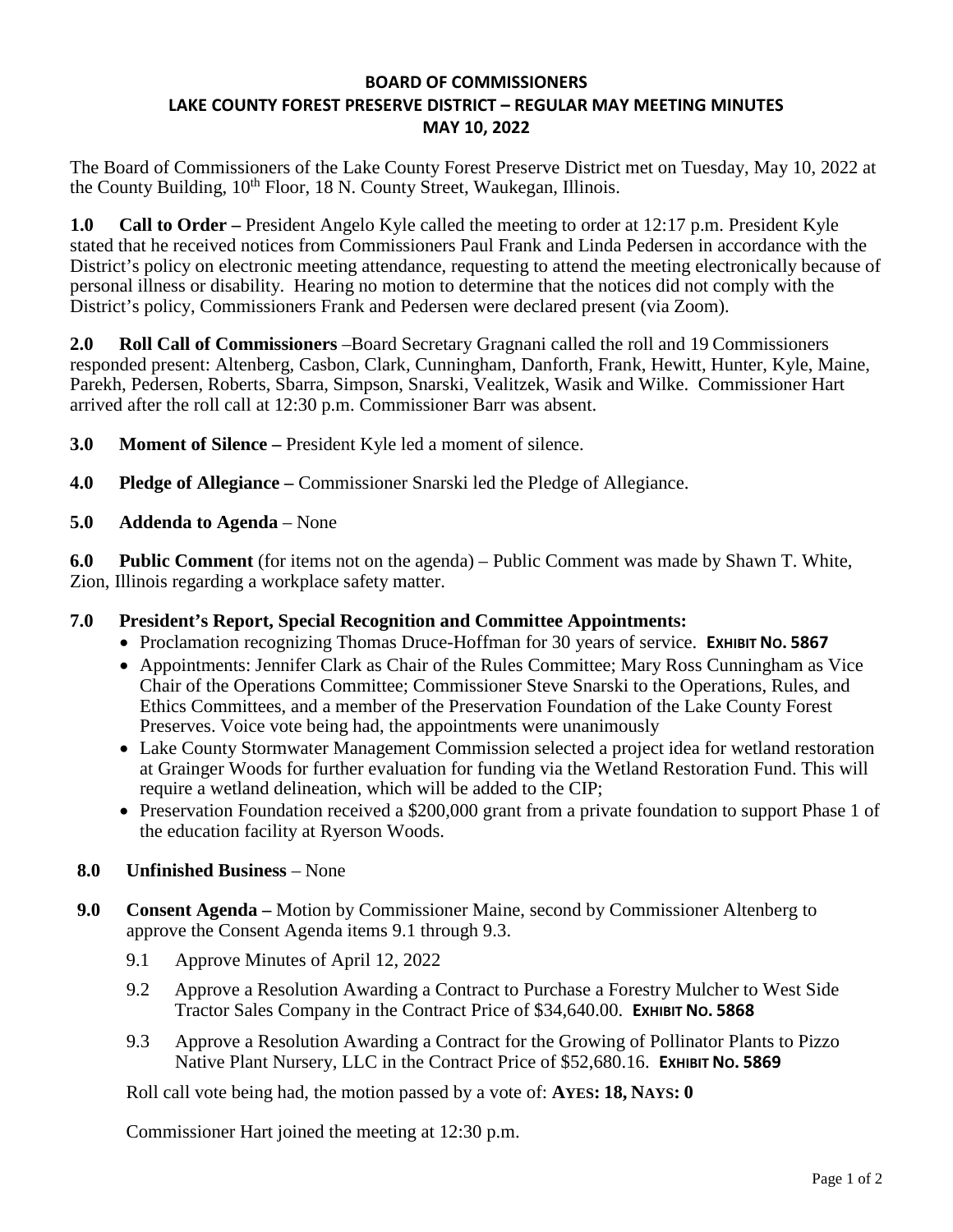#### 10.0 New Business - Report of Standing and Special Committees:

Ordinance Amending Personnel Policy 4.8 - Leave of Absence Without Pay 10.1 Motion by Commissioner Simpson, second by Commissioner Hunter to Approve an Ordinance Amending Personnel Policy 4.8 – Leave of Absence Without Pay. Roll call vote being had, the motion passed by a vote of: AYES: 19, NAYS: 0. EXHIBIT NO. 5870

#### 10.2 Resolution Approving Plat of Easement from Vernon Township

Motion by Commissioner Wilke, second by Commissioner Altenberg to Approve a Resolution Approving a Plat of Easement from Vernon Township for a Permanent Trail Easement for the Des Plaines River Trail at Half Day Forest Preserve. Roll call vote being had, the motion passed by a vote of: AYES: 19, NAYS: 0. EXHIBIT NO. 5871

Commissioners Hart and Parekh left the room at 12:35.

Resolution Awarding Contracts for Phase 1 Construction of Education Facility 10.3 Motion by Commissioner Wilke, second by Commissioner Maine to Approve a Resolution Awarding ten (10) Contracts for Construction of Phase I of the Education Facility at Edward L. Ryerson Conservation Area. Roll call vote being had, the motion passed by a vote of: AYES: 17, NAYS: 0. EXHIBIT NO. 5872

#### 11.0 New Business – Other Business:

Motion to Proceed with Grant Application to Illinois Department of Commerce and 11.1 **Economic Opportunity for Adlai E. Stevenson Historic Home** 

President Kyle made opening comments and Executive Director Kovach summarized the policy direction memo, noting that consensus of the committees was not reached and staff needed to know in which direction to proceed. He reviewed two options that reflected the committees' recommendations. Several Commissioners commented and Public Comment was given by:

- Steve Carlson spoke in favor of applying for and accepting the grant.
- · Jeanne Sylvester, Long Grove, spoke in favor of accepting the grant and preserving the site.
- Susan Benjamin spoke in favor of preserving the site.
- Lisa DiChiera, representing Landmark Illinois, spoke in favor of accepting the grant to address prioritized repairs.
- Catherine Lambrecht, Highland Park, spoke in favor of preserving the site.

Following additional comments by Commissioners, there was a motion by Commissioner Wilke, second by Commissioner Simpson to proceed with a grant application to the Illinois Department of Commerce and Economic Opportunity for the Adlai E. Stevenson Historic Home. Roll call vote being had, the motion passed by a vote of: AYES: 20, NAYS: 0. EXHIBIT NO. 5873

#### **Petitions and Correspondence - None** 11.0

- **Miscellaneous Business None** 12.0
- 13.0 **Closed Session - None**
- **Potential Action following Closed Session None 14.0**
- Adjournment With no further business before the Board, President Kyle declared the meeting 15.0 adjourned at 2:14 p.m.

Respectfully submitted:

siagram Julie Gragnani, Board Secretary

 $6 - 14.2022$ 

Date Approved